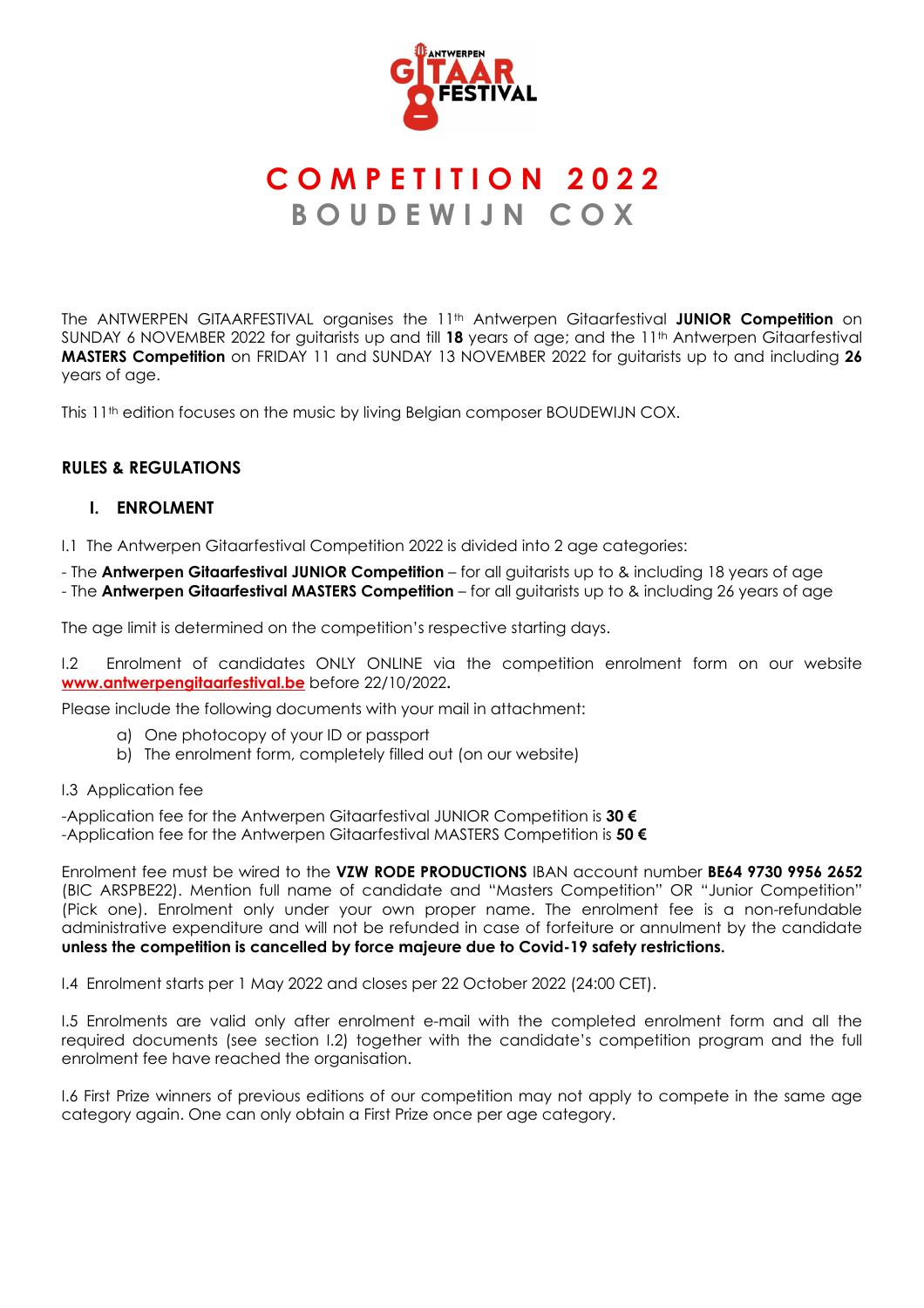# **II. STAGES**

The JUNIOR Competition will consist of ONE stage and the MASTERS Competition will be in TWO stages. All rounds of the competitions are open to the public and the admission is free. Candidates need to present themselves in suitable concert attire.

**The use of ALL electronic devices on stage such as smart phones, tablets and tuning devices on stage is strictly forbidden. All works must be performed from memory. Please respect the time limits carefully. Whomever disrespects the set time limits will be sanctioned according to the internal procedure.**

II.1 – Locations and Dates :

## **The Antwerpen Gitaarfestival JUNIOR Competition**

Sunday 06/11 – Districtshuis Deurne, Maurice Dequeeckerplein 1, 2100 Deurne (Antwerp, BE)

#### **The Antwerpen Gitaarfestival MASTERS Competition**

FIRST ROUND (Selection) : Friday 11/11 – CC Deurne, Frans Messingstraat 36, 2100 Deurne (Antwerp) SECOND ROUND (Finals) : Sunday 13/11– CC Deurne, Frans Messingstraat 36

All candidates will be informed by e-mail of their exact time & place of performance.

II.2 – Program

## II.2.1 **The Antwerpen Gitaarfestival JUNIOR Competition**

-Imposed Piece : choose one or more pieces by Boudewijn Cox from:

Impromptu (\*) Saudade (\*\*) Speaking Softly (to the Magnolia Tree)(\*\*)

> *(\*) pieces provided (PDF) upon receipt application fee (\*\*)*<https://musica-mundana.com/boudewijn-cox-guitar-works-2022/>

-PLUS one or more free choice pieces (different styles preferred)

**Candidates may be on stage no shorter than 10 and no longer than 15 minutes, tuning included.**

# II.2.2 **The Antwerpen Gitaarfestival MASTERS Competition**

FIRST ROUND

-Imposed Piece : **Danza della Primavera** by Boudewijn Cox\*

*(\*) pieces provided (PDF) upon receipt application fee* 

-PLUS one or more free choice pieces (different styles preferred)

## **Candidates may be on stage no shorter than 10 and no longer than 15 minutes, tuning included.**

Proclamation of the finalists takes place immediately after the first round. The jury deliberates and announces the results at once. Do not leave after your performance and remain on site after playing.

SECOND ROUND – FINALS (only for the AGF Masters Competition)

-Imposed Piece : **Danza della Primavera** by Boudewijn Cox

-PLUS a free program (different styles preferred) **You may not repeat any of your free program works from the First Round in the Finals.** 

**Masters Finalists must play no shorter than 15 and no longer than 20 minutes on stage, tuning included.**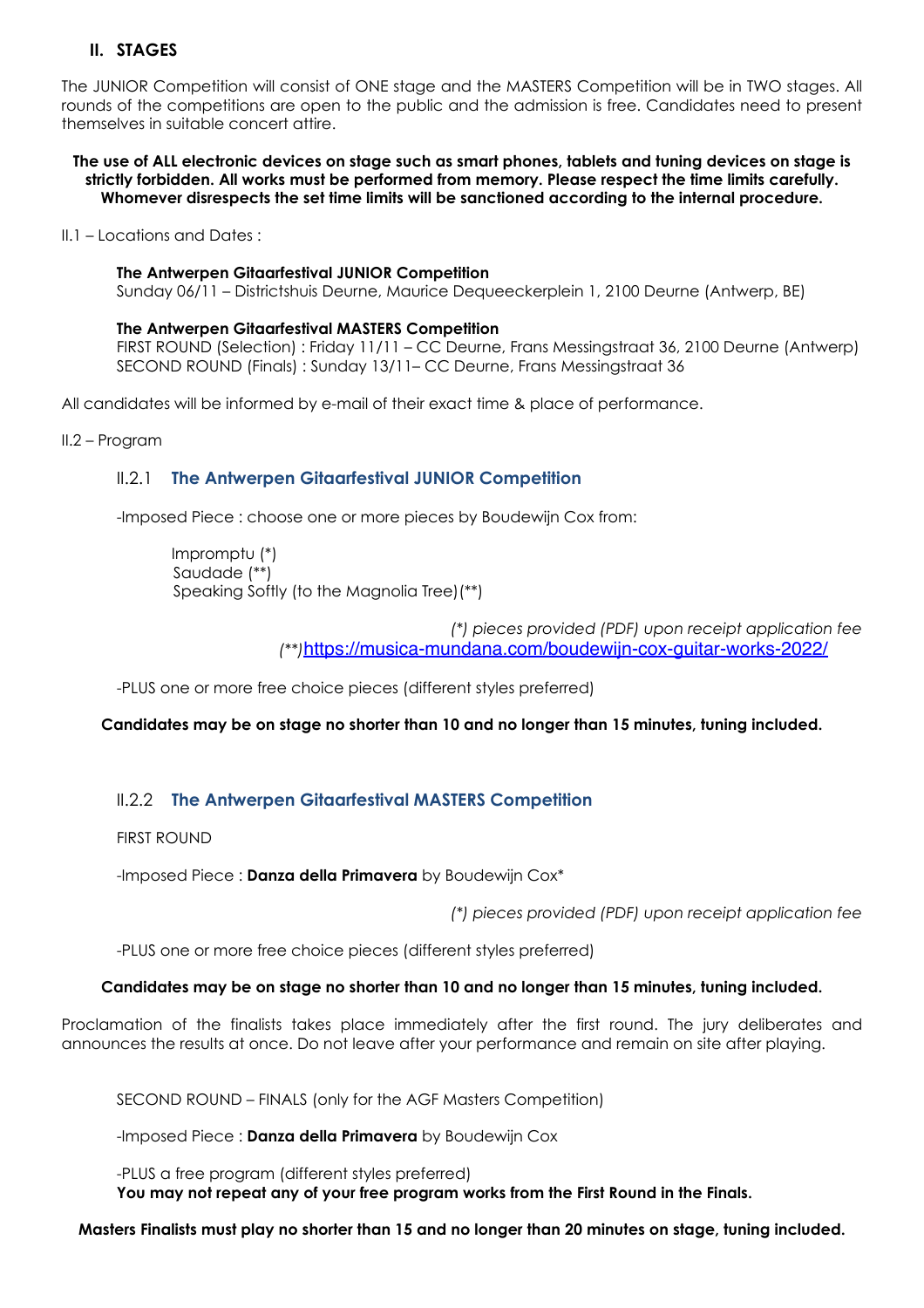II.2.3 All programs must be delivered complete and on time mentioning title, movements, duration, composer to [sofie@antwerpengitaarfestival.be](mailto:sofie@antwerpengitaarfestival.be) at the latest **before 22/10/2022**. Programs may under no circumstances be altered after this date.

Attention! No piece (imposed or free) from the MASTERS FIRST ROUND program may be repeated in the Finals. All Finalists must present all new works featuring at least one (or more) new work by Boudewijn Cox from the indicated list above in the Finals.

No copies of any pieces from your programs need to be sent in, unless specifically requested by the organisation beforehand.

## II.3 - PROCLAMATION

JUNIOR: on Sunday 06/11/2022 Districtshuis Deurne, Trouwzaal MASTERS: on Sunday 13/11/2022 CC Deurne, main stage

All Prize Winners must retrieve their Prizes in person on the main stage, where they are required to remain (for press photos etc) until dismissed by the President of the Jury. Failure to comply results in immediate disqualification and forfeiture of all Prizes. Prize-winners are required to make themselves available if called upon by the organization to perform at the next edition of the ANTWERPEN GITAARFESTIVAL in the "Laureate-series".

## **III. THE JURY**

III.1 The Jury will be selected by common accord by representatives of the organization in the competition committee, and will consist of a President, a Secretary and a quorum of minimal 2 and maximum 7 registered jury members, all of whom respected members of the musical community.

III.2 The President has a mandate as moderator and casts the decisive vote in case of **ex aequo.** 

III.3 The Secretary is responsible for collecting the jury score sheets and counting the points.

III.4 Both President and Secretary have the authority to stop the performance of a candidate who does not respect the time limit. Serious breach of the overtime article III.4 may result in disqualification.

III.5 The Jury will consider musical interpretation, technical perfection, tone, expression, creativity, stage presence, difficulty level and originality of each candidate's performed program and whether all works have been performed adequately from memory.

III.6 No jury member is allowed to grade any candidate in the finals whomsoever has been a former or current student, neither in official or private capacity.

III.7 Attempts of influencing jury members is strictly forbidden. Contact between jury members and candidates during the competition is not allowed. Any action that may be interpreted as an attempt to influence a jury member, will irrevocably result in to the immediate disqualification of the involved candidate.

III.8 The Jury reserves the right not to award one or more of the prizes if certain requirements as stipulated in these rules or if the competition quality standards were not met. The Jury decides autonomously. Their judgement is infallible and without appeal.